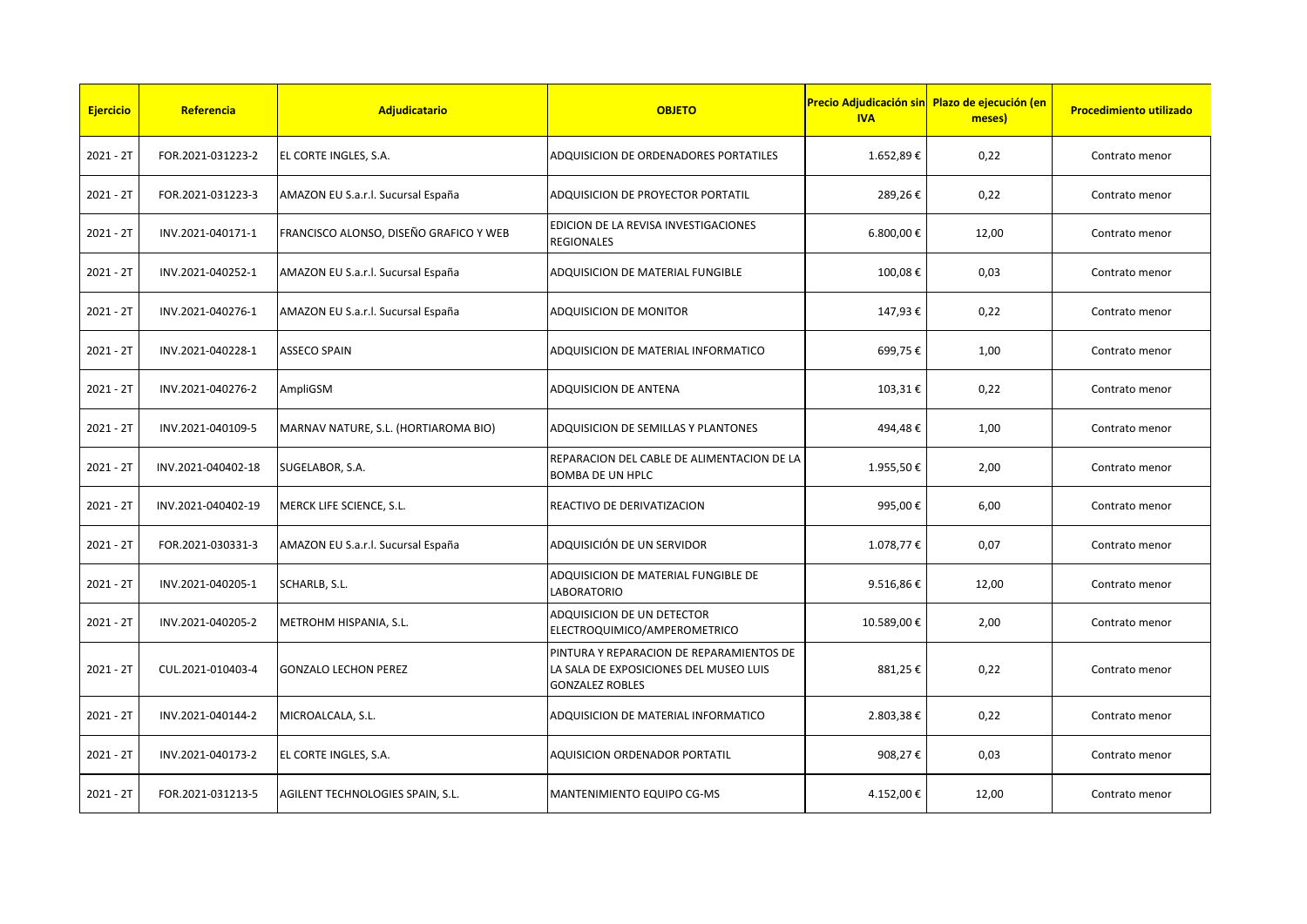| $2021 - 2T$ | FOR.2021-031213-6  | CARLO ERBA REAGENTS, S.A.          | ADQUISICION DE DISOLVENTES                                                                                  | 852,00€    | 12,00 | Contrato menor |
|-------------|--------------------|------------------------------------|-------------------------------------------------------------------------------------------------------------|------------|-------|----------------|
| $2021 - 2T$ | INV.2021-040402-20 | <b>FERRETERIA DAGANZO</b>          | <b>FUNGIBLES DE FERRETERIA</b>                                                                              | 122,16€    | 3,00  | Contrato menor |
| $2021 - 2T$ | INV.2021-040402-21 | MERCK LIFE SCIENCE, S.L.           | SUMINISTRO DE REACTIVOS QUIMICOS                                                                            | 742,60€    | 1,00  | Contrato menor |
| $2021 - 2T$ | FOR.2021-030328-1  | PC COMPONENTES Y MULTIMEDIA S.L.U  | ADQUISICION DE SERVIDOR Y DISCOS DUROS                                                                      | 412,84€    | 0,13  | Contrato menor |
| $2021 - 2T$ | FOR.2021-030381-5  | THERMO FISHER SCIENTIFIC, S.L.U.   | <b>ADQUISICION DE MATERIAL</b>                                                                              | 5.983,83€  | 0,50  | Contrato menor |
| $2021 - 2T$ | FOR.2021-031201-3  | 36CARACTERES, S.L.                 | REPORTAJES FOTOGRAFICOS, GRABACION Y<br>RETRANSMISION DE EVENTOS                                            | 10.550,00€ | 8,22  | Contrato menor |
| $2021 - 2T$ | FOR.2021-031213-7  | APLICACIONES CROMATOGRAFICAS, S.L. | ADQUISICION DE VIALES HEAD-SPACE                                                                            | 480,25€    | 3,00  | Contrato menor |
| $2021 - 2T$ | INV.2021-040123-2  | <b>WILEY EDITING SERVICES</b>      | TRADUCCION ARTICULO CIENTIFICO                                                                              | 1.003,00 € | 1,00  | Contrato menor |
| $2021 - 2T$ | INV.2021-040123-3  | JOSE CARLOS PEREZ EDROSA           | REVISION ECONOMICO FINANCIERA Y APOYO EN<br>LA ELABORACION DEL PROGRESS REPORT DEL<br>PROYECTO LIGNOBIOLIFE | 10.000,00€ | 8,00  | Contrato menor |
| $2021 - 2T$ | INV.2021-040144-3  | MICROALCALA, S.L.                  | ADQUISICION DE MATERIAL INFORMATICO                                                                         | 373,18€    | 0,22  | Contrato menor |
| $2021 - 2T$ | FOR.2021-031251-1  | PC COMPONENTES Y MULTIMEDIA S.L.U  | ADQUISICION DE ORDENADOR PORTATIL Y<br><b>AURICULARES INALAMBRICOS</b>                                      | 1.200,00€  | 0,22  | Contrato menor |
| $2021 - 2T$ | INV.2021-040231-1  | <b>MARCIAL PONS</b>                | ADQUISICION DE MATERIAL BIBLIOGRAFICO                                                                       | 612,42€    | 0,13  | Contrato menor |
| $2021 - 2T$ | FOR.2021-031213-8  | CEROSYUNOS ING. INF. S.L.          | <b>PUBLICIDAD ON LINE</b>                                                                                   | 1.020,00€  | 12,00 | Contrato menor |
| $2021 - 2T$ | FOR.2021-031216-1  | SANROSAN, S.A.                     | ADQUISICION DE MATERIALES PARA<br><b>ESPIROMETRO</b>                                                        | 2.000,94€  | 1,00  | Contrato menor |
| $2021 - 2T$ | INV.2021-040123-4  | AMAZON EU S.a.r.l. Sucursal España | ADQUISICION DE FUENTE DE ALIMENTACION                                                                       | 66,11€     | 0,22  | Contrato menor |
| $2021 - 2T$ | INV.2021-051500-1  | ALUMNE ELEARNING, S.L.             | DIGITALIZACION DE CONTENIDOS Y ADAPTACION<br>A FORMATOS SCORM                                               | 8.665,25€  | 1,50  | Contrato menor |
| $2021 - 2T$ | FOR.2021-060107-2  | RIMOLDI-GUNOLD                     | ADQUISICION DE MATERIAL PARA BORDADO                                                                        | 1.900,00€  | 12,00 | Contrato menor |
| $2021 - 2T$ | FOR.2021-031121-1  | IBERSENS INNOVA, S.L.              | GESTION, ASESORAMIENTO Y SOPORTE A<br>PROFESORES Y ALUMNOS                                                  | 1.500,00€  | 0,50  | Contrato menor |
| $2021 - 2T$ | INV.2021-040276-3  | MEDIA MARKT, S.A                   | ADQUISICION DE DISPOSITIVO MOVIL                                                                            | 339,00€    | 0,03  | Contrato menor |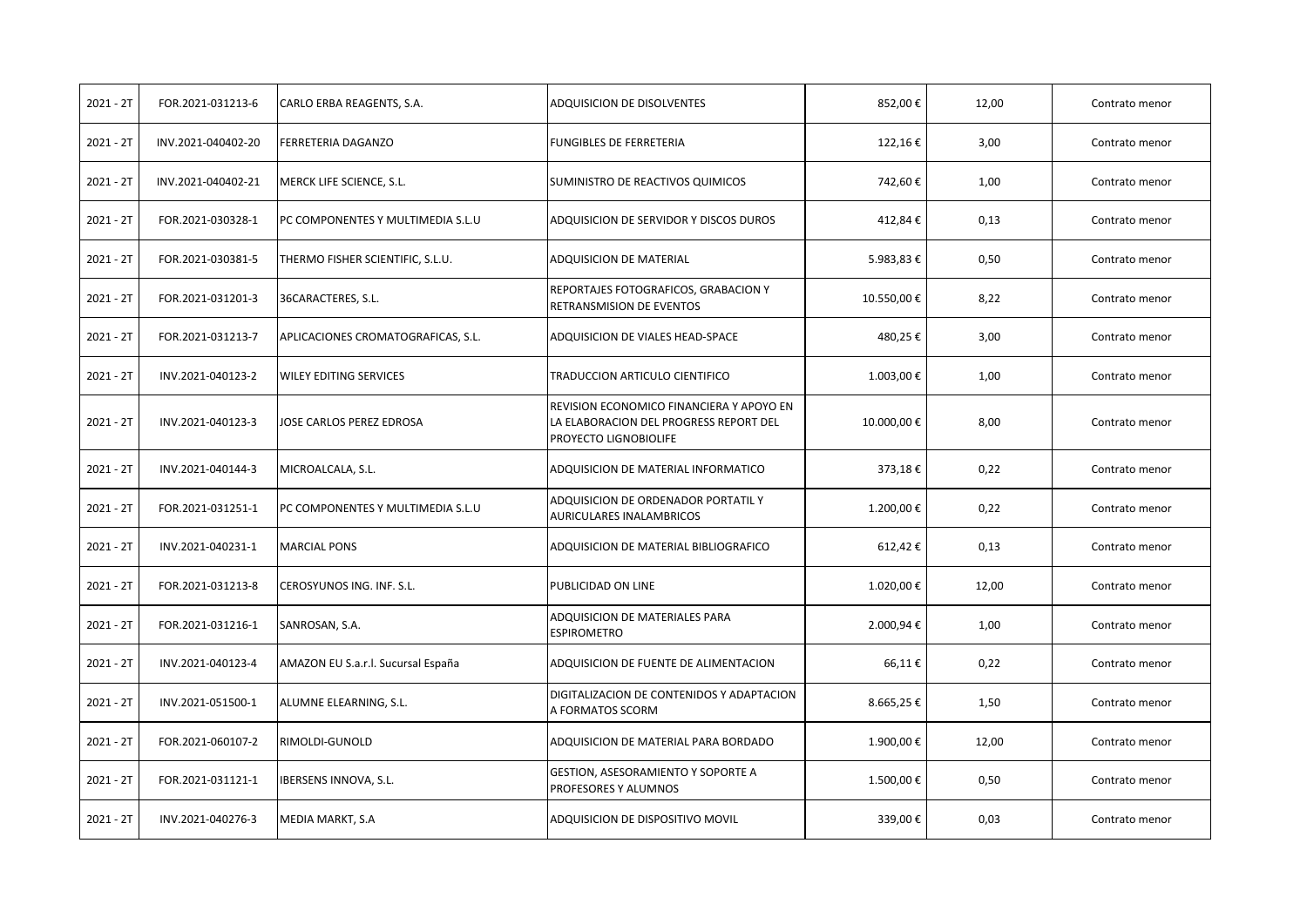| $2021 - 2T$ | INV.2021-040276-4  | AMAZON EU S.a.r.l. Sucursal España       | ADQUISICION DE TARJETA GRAFICA                              | 52,40€     | 0,03  | Contrato menor |
|-------------|--------------------|------------------------------------------|-------------------------------------------------------------|------------|-------|----------------|
| $2021 - 2T$ | FOR.2021-060107-3  | <b>TEXTIL OLIUS</b>                      | ADQUISICION DE MATERIAL PARA BORDADO                        | 8.052,00€  | 12,00 | Contrato menor |
| 2021 - 2T   | FOR.2021-031213-9  | AGILENT TECHNOLOGIES SPAIN, S.L.         | ACTUALIZACION DE SOFTWARE                                   | 3.840,55€  | 12,00 | Contrato menor |
| $2021 - 2T$ | INV.2021-040151-1  | TAISA SYVALUE, S.L.                      | ADQUISICION DE DISCOS DUROS HDD                             | 3.473,40€  | 1,00  | Contrato menor |
| $2021 - 2T$ | INV.2021-040402-22 | ALENIUM SCIENTIFIC, S.L.                 | MANTENIMIENTO DE LOS MICROONDAS<br><b>DISCOVER</b>          | 1.846,00€  | 8,00  | Contrato menor |
| $2021 - 2T$ | FOR.2021-030381-6  | DISTRIBUCIONES QUIMEBORA, S.L.           | ADQUISICION DE MATERIAL                                     | 79,75€     | 1,00  | Contrato menor |
| $2021 - 2T$ | FOR.2021-031201-4  | IN&OUT, S.L.                             | DISEÑO DE MATERIALES PROMOCIONALES                          | 7.200,00€  | 7,22  | Contrato menor |
| $2021 - 2T$ | FOR.2021-031201-5  | CEROCOMA REGALO PROMOCIONAL, S.L.        | MATERIALES DE MERCHANDISING                                 | 6.620,50€  | 7,22  | Contrato menor |
| $2021 - 2T$ | INV.2021-040123-5  | <b>VERTEX TECNICS, S.L.</b>              | REVISION Y REPARACIÓN DE BOMBA SKC DE<br><b>GASES</b>       | 217,66€    | 0,22  | Contrato menor |
| $2021 - 2T$ | FOR.2021-060105-1  | AUTOCARES MYA VICIOSO, S.L.              | SERVICIO DE TRANSPORTE                                      | 364,00€    | 0,03  | Contrato menor |
| $2021 - 2T$ | FOR.2021-031201-6  | SERIIN SERVICIOS INTEGRALES DE INMUEBLES | <b>ALQUILER DE PISOS</b>                                    | 2.200,00€  | 1,00  | Contrato menor |
| $2021 - 2T$ | FOR.2021-030331-4  | AMAZON EU S.a.r.l. Sucursal España       | ADQUISICIÓN DE COMPONENTES PARA EL<br><b>SERVIDOR</b>       | 1.514,03 € | 0,07  | Contrato menor |
| $2021 - 2T$ | FOR.2021-031213-10 | PHENOMENEX ESPAÑA, S.L.U.                | ADQUISICION DE DOS GUARDACOLUMNAS<br><b>CROMATOGRÁFICAS</b> | 698,99€    | 2,00  | Contrato menor |
| $2021 - 2T$ | INV.2021-040123-6  | AMAZON EU S.a.r.l. Sucursal España       | ADQUISICION DE MOCHILAS DE FUMIGACION                       | 58,68€     | 0,16  | Contrato menor |
| $2021 - 2T$ | FOR.2021-031216-2  | LABOFARMA, S.L.                          | ADQUISICION DE MATERIAL DIVERSO                             | 1.418,76€  | 1,00  | Contrato menor |
| $2021 - 2T$ | INV.2021-040138-1  | LIFE TECNOLOGIES, S.A.                   | ADQUISICION DE REACTIVOS                                    | 508,50€    | 0,22  | Contrato menor |
| $2021 - 2T$ | EXT.2021-020831-1  | HOMBRADOS CUADRADO, S.L.                 | SERVICIO DE HOSTELERÍA                                      | 2.045,45€  | 0,22  | Contrato menor |
| $2021 - 2T$ | INV.2021-040123-7  | MEDIA MARKT, S.A                         | ADQUISICION DE CAMARA DE FOTOS                              | 323,14€    | 0,03  | Contrato menor |
| $2021 - 2T$ | INV.2021-040138-2  | NESSLER. S.A.L.                          | ADQUISICION DE MATERIAL FUNGIBLE DE<br><b>LABORATORIO</b>   | 316,70€    | 0,22  | Contrato menor |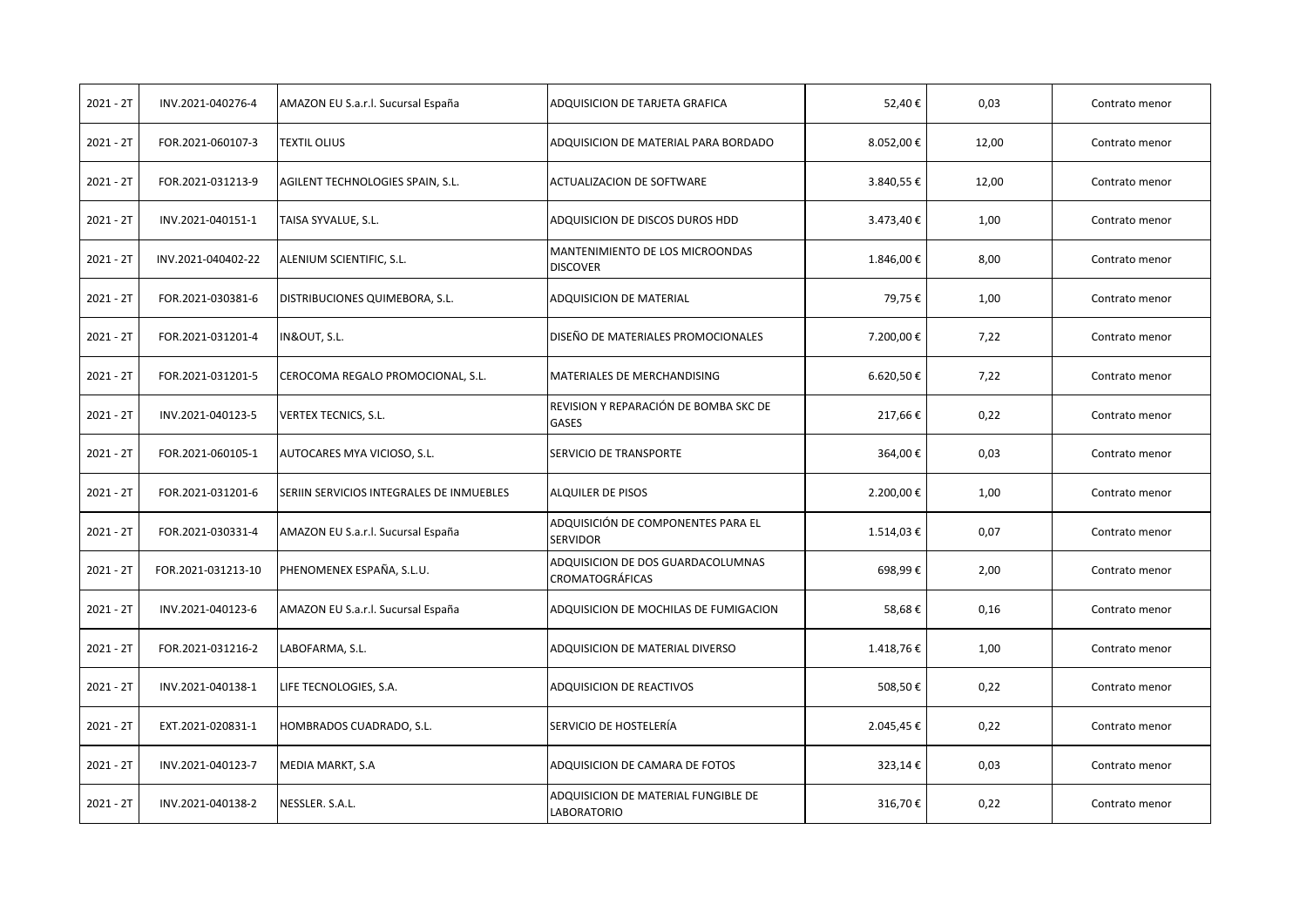| $2021 - 2T$ | CUL.2021-010414-1  | POLIMUSICA, S.A.                   | ALQUILER DE PIANO DE COLA PARA LA GALA DE<br><b>CLAUSURA DE OPERASTUDIO</b> | 620,00€    | 0,03  | Contrato menor |
|-------------|--------------------|------------------------------------|-----------------------------------------------------------------------------|------------|-------|----------------|
| $2021 - 2T$ | INV.2021-040205-3  | MERCK LIFE SCIENCE, S.L.           | ADQUISICION DE REACTIVOS QUIMICOS                                           | 291,90€    | 1,00  | Contrato menor |
| $2021 - 2T$ | INV.2021-040205-4  | METTLER-TOLEDO, S.A.E              | ADQUISICION DE FUNGIBLES Y SOFTWARE PARA<br><b>ELTGA</b>                    | 8.559,22€  | 2,00  | Contrato menor |
| 2021 - 2T   | INV.2021-040205-5  | FISHER SCIENTIFIC, S.L.            | ADQUISICION DE REACTIVOS QUIMICOS                                           | 410,44€    | 2,00  | Contrato menor |
| $2021 - 2T$ | INV.2021-040205-6  | <b>APOLLO SCIENTIFIC</b>           | ADQUISICION DE REACTIVOS QUIMICOS                                           | 379,00€    | 12,00 | Contrato menor |
| $2021 - 2T$ | INV.2021-040402-23 | PROQUINORTE, S.A.                  | ADQUISICION DE FUNGIBLES DE LABORATORIO                                     | 206,02€    | 2,00  | Contrato menor |
| $2021 - 2T$ | FOR.2021-031201-7  | HAZHISTORIA, S.L.U.                | SERVICIOS DE ALOJAMIENTO Y MANTENIMIENTO<br>DE DOMINIOS                     | 1.395,00€  | 6,67  | Contrato menor |
| $2021 - 2T$ | FOR.2021-031223-4  | <b>EMPATICA INC</b>                | ADQUISICION DE DOS DISPOSITIVOS DE REGISTRO                                 | 3.900,00€  | 1,00  | Contrato menor |
| $2021 - 2T$ | INV.2021-040205-7  | ABCR                               | ADQUISICION DE REACTIVOS QUIMICOS                                           | 419,90€    | 1,00  | Contrato menor |
| $2021 - 2T$ | INV.2021-040205-8  | MERCK LIFE SCIENCE, S.L.           | ADQUISICION DE REACTIVOS QUIMICOS                                           | 261,08€    | 1,00  | Contrato menor |
| $2021 - 2T$ | INV.2021-040205-9  | FISHER SCIENTIFIC, S.L.            | ADQUISICION DE REACTIVOS QUIMICOS                                           | 686,81€    | 1,00  | Contrato menor |
| $2021 - 2T$ | FOR.2021-030381-7  | DISTRIBUCIONES QUIMEBORA, S.L.     | ADQUISICION DE MATERIAL                                                     | 9.260,19€  | 1,00  | Contrato menor |
| $2021 - 2T$ | INV.2021-040205-10 | CHIRAL TECHNOLOGIES EUROPE         | ADQUISICION DE COLUMNA QUIRAL                                               | 1.997,60€  | 6,00  | Contrato menor |
| $2021 - 2T$ | INV.2021-040276-5  | MEDIA MARKT, S.A                   | ADQUISICION DE IMPRESORA Y CONSUMIBLES                                      | 564,06€    | 0,22  | Contrato menor |
| $2021 - 2T$ | FOR.2021-031201-8  | SEGURCAIXA ADESLAS, S.A.           | SEGURO MEDICO PRIVADO PARA ESTUDIANTES                                      | 14.809,20€ | 12,00 | Contrato menor |
| $2021 - 2T$ | INV.2021-040276-6  | PC COMPONENTES Y MULTIMEDIA S.L.U  | ADQUISICION DE TECLADO                                                      | 80,60€     | 0,22  | Contrato menor |
| $2021 - 2T$ | INV.2021-040283-1  | BIONOVA CIENTIFICA, S.L.           | ADQUISICION DE KITS DE ELISA                                                | 5.229,90€  | 3,00  | Contrato menor |
| $2021 - 2T$ | CUL.2021-010402-5  | ZELATUN, S.A.                      | <b>ADQUISICION DE SOBRES</b>                                                | 273,50€    | 0,22  | Contrato menor |
| 2021 - 2T   | INV.2021-040259-1  | AMAZON EU S.a.r.l. Sucursal España | ADQUISICION DE TELEFONO MOVIL                                               | 157,85€    | 0,22  | Contrato menor |